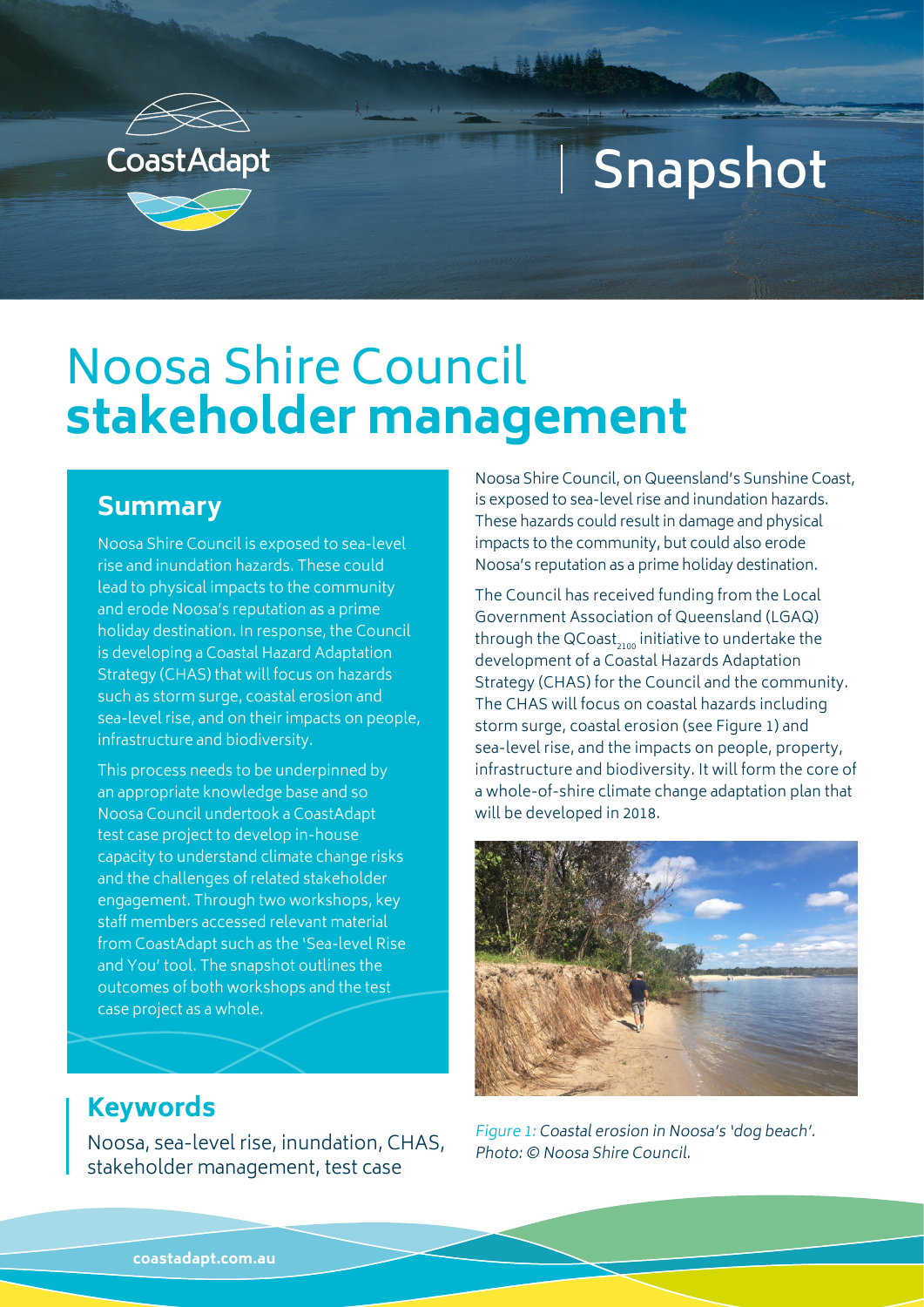The initial funding aims to support the first round of work (i.e. phases one and two) that forms the basis of the CHAS development. During these two phases Council staff will identify existing knowledge gaps, determine funding allocation, and how, when and what conversations are needed with internal stakeholders, the community and topic experts. This process needs to be underpinned by an appropriate knowledge base. To this end, Noosa Council undertook a CoastAdapt test case project to develop in-house capacity to understand climate change risks and the challenges of related stakeholder engagement. Two workshops have been held so far.

The objective of the first workshop was to ensure internal members of the project working group (PWG) could acquire a basic understanding of climate change projections for the Noosa region, and their consequences from a risk perspective. This was achieved by reviewing a range of climate change material, including the 'Sea-level Rise and You' tool available on CoastAdapt (see Figure 2), and the firstpass risk assessment template 2.



Figure 2: Sea-level rise inundation maps (Very high emission scenario at year 2050) of Noosa Council which was used in the workshops. Source: © CoastAdapt.

The [infographic](https://coastadapt.com.au/sites/default/files/infographics/Climate_change_risk_assessment_basics.pdf) on climate change risk assessment basics was also used to communicate fundamental considerations of a risk assessment process. Workshop participants at this first workshop included a diversity of staff, which is important for gathering a broad range of information from across the organisation as well as building capacity and support for adaptation planning. Staff participating included the roles of: Principal Strategic Planner, Economic Development Manager, Program Coordinator Climate Change Adaptation, Property & Facilities Manager, Community Facilities Manager, and Project Officer Planning & Infrastructure.

Processes during the first workshop included:

- supporting staff to identify and discuss what climate change means for Noosa and its community
- analysing the specific risks staff had different levels of awareness of these risks. For example, the 'Sea-level Rise and You' tool was used to show that it's not just beaches that will be affected, but that anything low-lying adjacent to the lower reaches of Noosa River is likely to be inundated routinely in future (see Figure 3)
- prompting discussion of the current ad-hoc consideration of long term climate change in decision making, whether by Council or community members
- building internal capacity and priming PWG members for more in-depth risk analysis with specialist consultants undertaking works for the CHAS.

The second workshop also used the 'Sea-level Rise and You' tool. However, on this occasion the workshop participants (internal PWG members only) considered several specific areas of the Shire. Then they participated in a role-playing exercise lead by a facilitator, Dr Mark Gibbs. The purpose of the exercise was to get participants to think about the kind of responses various stakeholder groups would likely have to the hazard mapping and risk assessment results published by the Council, as well as the CHAS project more broadly. The second workshop included the following staff with the roles of: Principal Environment Officer, Economic Development Manager, Program Coordinator Climate Change Adaptation, Property & Facilities Manager, Community Facilities Manager, and Project Officer Planning & Infrastructure.